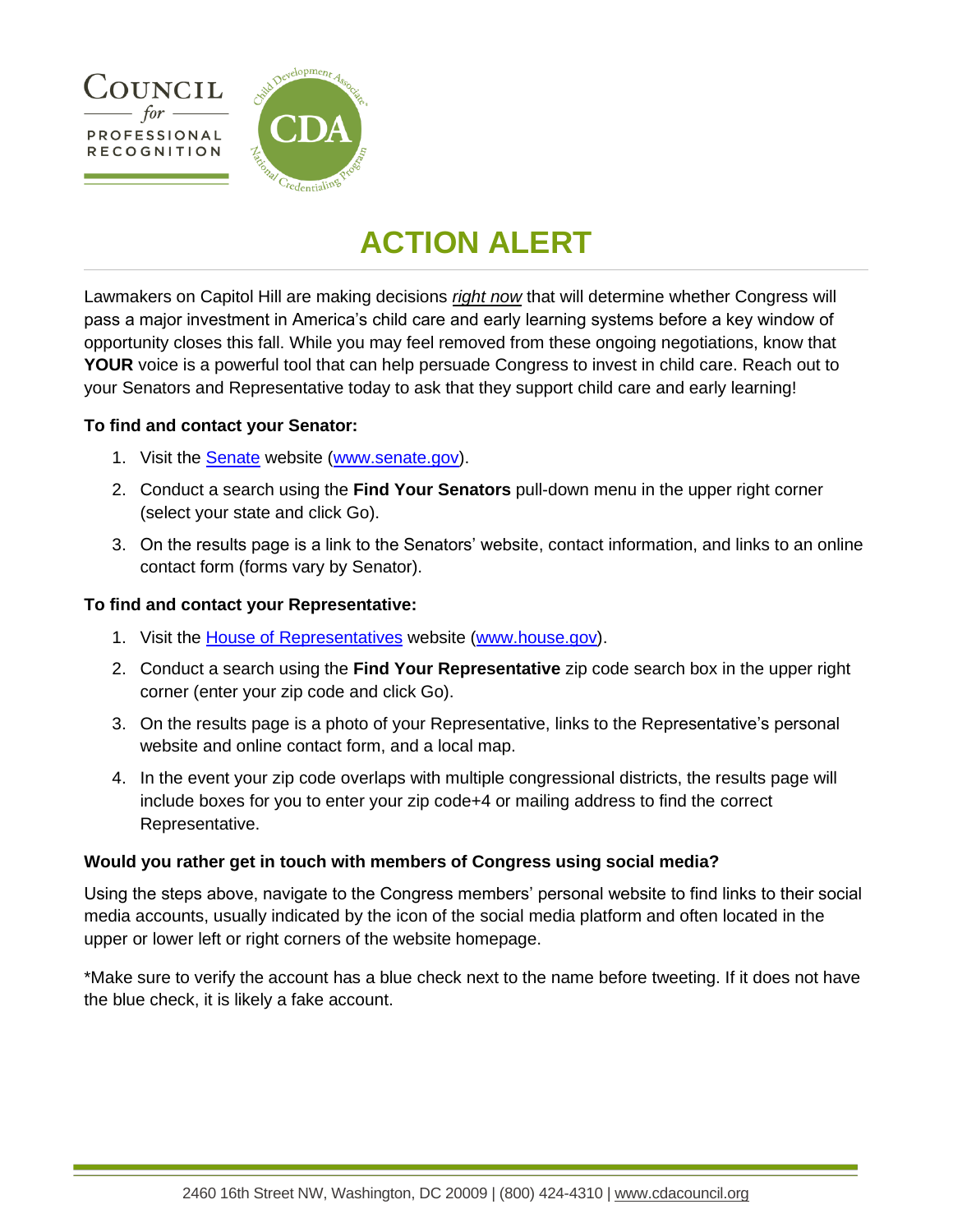# **ADVOCACY TIPS**

- You can email, tweet, write a letter and send it in the mail, or call your congressperson's office to get in contact with them. However, picking up the phone and calling is often the most effective way of getting your message across.
- If you have personal stories to share, make sure to include them in your outreach. Personal stories have a large impact on many lawmakers' decision to support something or not.
- If you call or mail a letter, make sure to contact their office in Washington, DC. The DC office is typically where the legislative and policy staffers are working.
- Keep your request simple and to the point, especially if you don't feel like an expert in some of the policy discussions. You don't need to get into the weeds or know every detail, just sticking to the topline issues and sharing your support (or opposition) is enough.
- Don't be nervous when you call! Congressional offices are there to listen and help constituents like you.
- You will likely be speaking with an intern or more junior staffer when you call the office, and they will be unlikely able to give you answers to policy questions you ask or tell you how the Senator/Representative is leaning on an issue. That is okay, your message is still being taken down and delivered to the legislative staffers and your congressperson.
- Be respectful when you contact the office, even if you're feeling frustrated. Congressional staff are often berated and yelled at for things they don't have control over and if you treat them with respect and kindness your request will be taken more seriously.
- The Congressional office will likely ask you for your mailing and/or email address to log into their mail tracking system and to verify you are a constituent. They are not allowed to share this information with anyone else and will only use that information to send you a response.